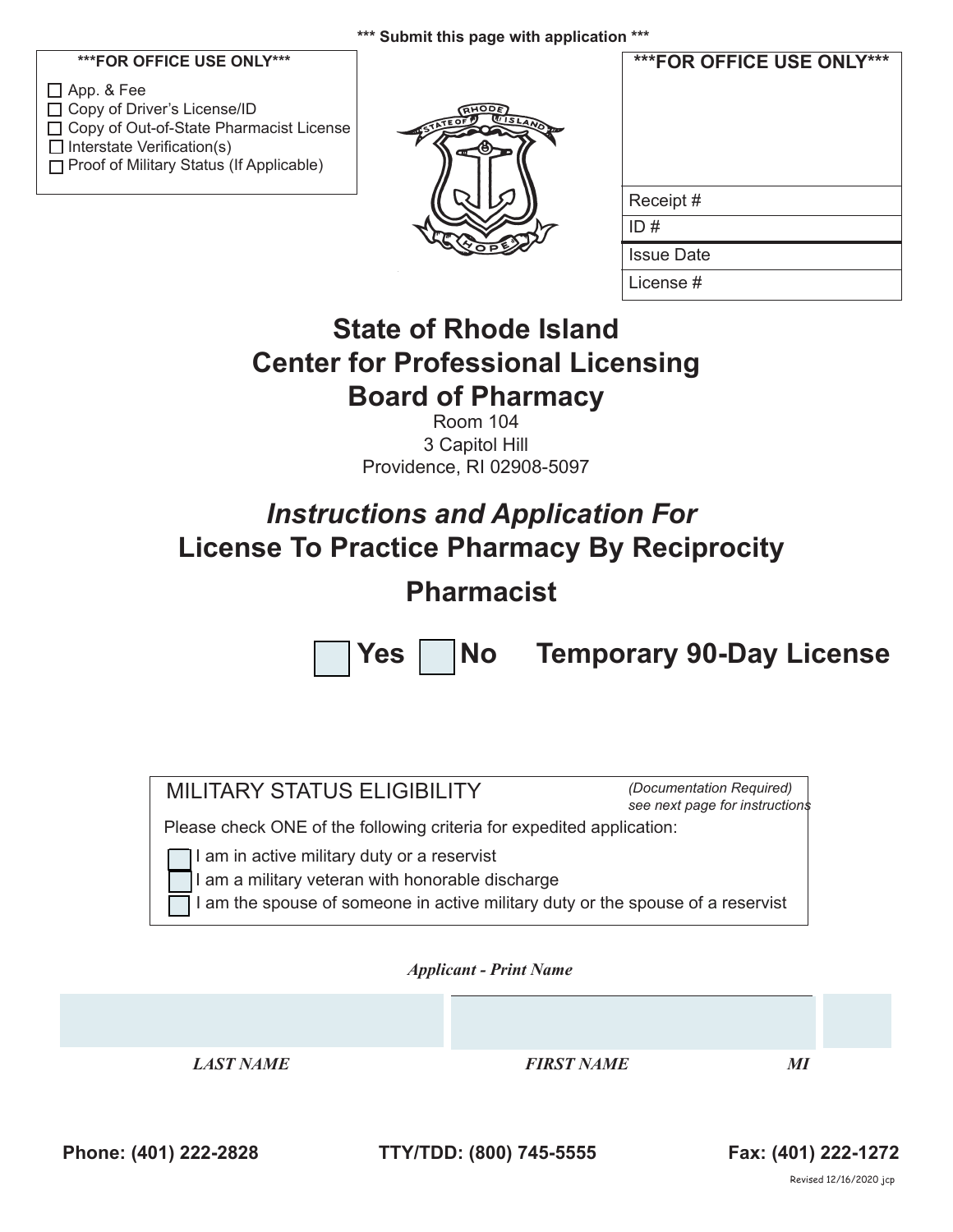# **Licensure Checklist**

Completed Application with Cover Page - Applications are valid for 1 year from the day they are received at RIDOH. If you are not licensed within the year you must submit a new application.

Check or money order (preferred), made payable (in U.S. funds only) to the RI General Treasurer in the amount of **\$280.00** and attached to the upper left-hand corner of the first (Top) page of the application. THIS APPLICA-TION FEE IS NONREFUNDABLE.

Copy of driver's license or state issued id

Copy of Current out-of-state pharmacist license.

If you have ever been licensed in another state, license verification(s) must be sent directly from the state(s) in which you hold or have held a license. (Interstate Verification Form included in this application can be used for that purpose)

If applying for expedited military status you must include one of the following: Leave Earning Statement (LES), Letter from Command, Copy of Orders or DD-214 showing honorable discharge.

### **Licensure Process**

- 1. Apply with NABP (National Association of Boards of Pharmacy) at **https://nabp.pharmacy** to take the RI MPJE Multistate Pharmacy Jurisprudence Examination). Please check with NABP for the fee associated with taking this examination. **You must pass this exam before you can request Reciprocity/License Transfer through the NABP.**
- 2. Apply with NABP (National Association of Boards of Pharmacy) at **https://nabp.pharmacy** for your information to be sent to Rhode Island for your license application by reciprocity.

### **Licensure Information**

If you request - a 90 day Temporary Pharmacist license will be granted while you wait for the passage of the RI MPJE and Reciprocity/License Transfer from the NABP.

Applications are valid for 1 year from the day they are received at RIDOH. If you are not licensed within the year you must submit a new application. The license expires annually on June 30th. Licenses issued prior to April 21st will be required to renew by June of the same year. You may not practice until your license is issued.

Please visit the RIDOH website at **http://www.health.ri.gov/licenses** to Verify your license, download Rules and Regualtions/Laws for your profession, download change of address forms, other licensing forms or obtain our contact information.

HEALTH will not, for any reason, accelerate the processing of one applicant at the expense of others.

| Mail this application to: | Rhode Island Department of Health |
|---------------------------|-----------------------------------|
|                           | Center for Professional Licensing |
|                           | Board of Pharmacy                 |
|                           | 3 Capitol Hill, Room 104          |
|                           | Providence, RI 02908              |

### **License Certificates**

RIDOH will be providing wallet license cards ONLY on issuance of licenses. If you wish to receive a license certificate, suitable for framing, please check the box below and attach a separate check in the amount of \$30.00 made payable to RI General Treasurer.

I would like to receive a license certificate. I have enclosed a separate check in the amount of \$30.00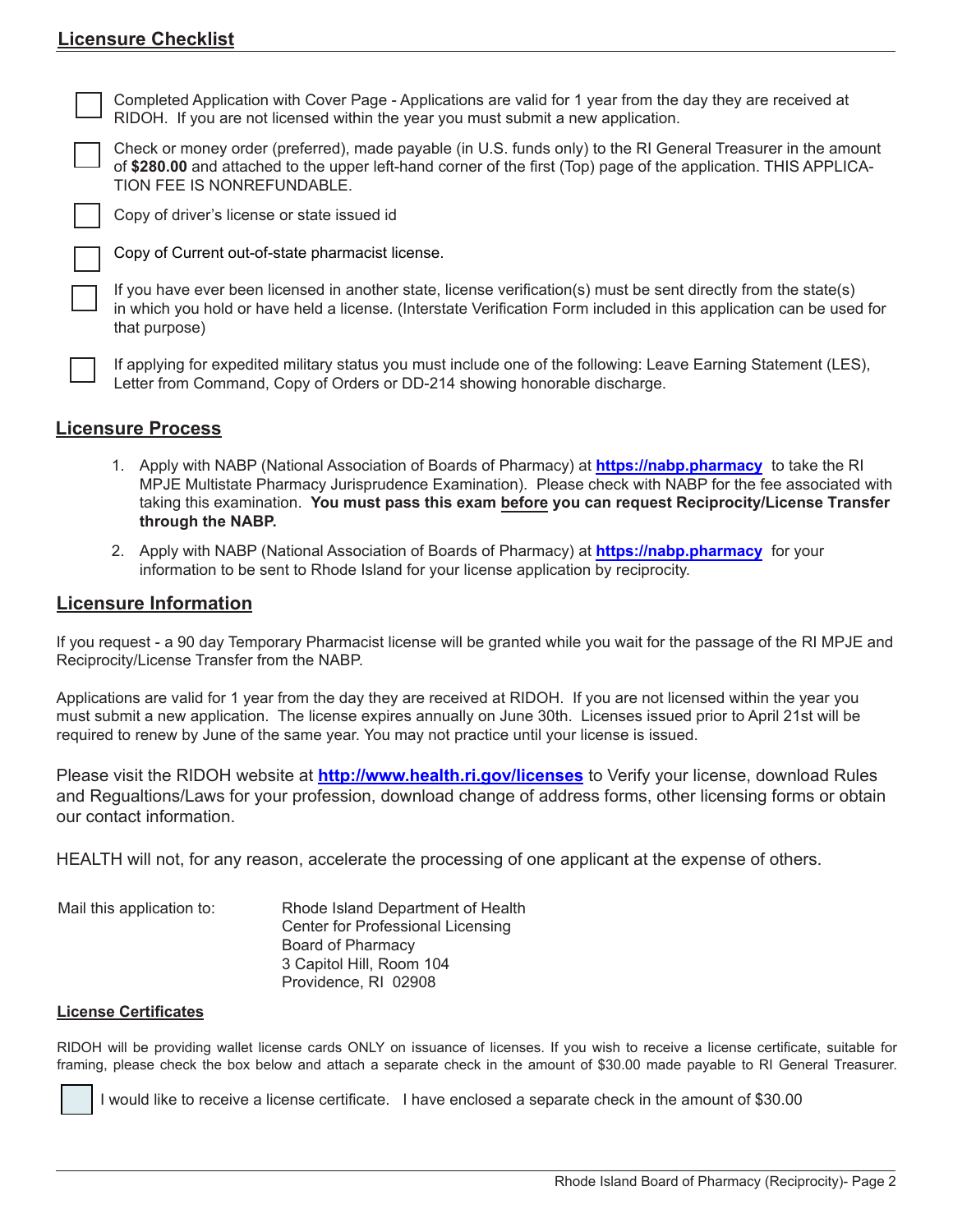

# **State of Rhode Island Board of Pharmacy**

Application for License to Practice Pharmacy by Reciprocity

*Refer to the Application Instructions when completing these forms. Type or block print only. Do not use felt-tip pens.*

| 1. Name(s)                                              |                                                                                                                                   |           |                                                                                                                                                         |
|---------------------------------------------------------|-----------------------------------------------------------------------------------------------------------------------------------|-----------|---------------------------------------------------------------------------------------------------------------------------------------------------------|
| This is the name that<br>will be printed on your        | Title (i.e., Mr., Mrs., Ms., etc.)                                                                                                |           |                                                                                                                                                         |
| License/Permit/Cer-                                     | <b>First Name</b>                                                                                                                 |           |                                                                                                                                                         |
| tificate and reported<br>to those who inquire           |                                                                                                                                   |           |                                                                                                                                                         |
| about your License/<br>Permit/Certificate. Do           | Middle Name                                                                                                                       |           |                                                                                                                                                         |
| not use nicknames, etc.                                 |                                                                                                                                   |           |                                                                                                                                                         |
|                                                         | Surname, (Last Name)                                                                                                              |           |                                                                                                                                                         |
|                                                         | Suffix (i.e., Jr., Sr., II, III)                                                                                                  |           |                                                                                                                                                         |
|                                                         |                                                                                                                                   |           |                                                                                                                                                         |
|                                                         | Maiden, if applicable<br>Name(s) under which originally licensed in another state, if different from above (First, Middle, Last). |           |                                                                                                                                                         |
|                                                         |                                                                                                                                   |           |                                                                                                                                                         |
|                                                         |                                                                                                                                   |           |                                                                                                                                                         |
| 2. Social Security                                      |                                                                                                                                   |           | "Pursuant to Title 5, Chapter 76, of the Rhode Island General Laws, as                                                                                  |
| <b>Number</b>                                           | U.S. Social Security Number                                                                                                       |           | amended, I attest that I have filed all applicable tax returns and paid all<br>taxes owed to the State of Rhode Island, and I understand that my Social |
|                                                         |                                                                                                                                   |           | Security Number (SSN) will be transmitted to the Divison of Taxation to<br>verify that no taxes are owed to the State."                                 |
| 3. Gender                                               |                                                                                                                                   |           |                                                                                                                                                         |
|                                                         | Male<br>Female                                                                                                                    |           |                                                                                                                                                         |
| 4. Date of Birth                                        |                                                                                                                                   |           |                                                                                                                                                         |
|                                                         | Day<br>Year<br>Month                                                                                                              |           |                                                                                                                                                         |
| 5. Home                                                 |                                                                                                                                   |           |                                                                                                                                                         |
| <b>Address</b>                                          | 1st Line Address (Apartment/Suite/Room Number, etc.)                                                                              |           |                                                                                                                                                         |
| It is your responsibility<br>to notify the board of all | Second Line Address (Number and Street)                                                                                           |           |                                                                                                                                                         |
| address changes.                                        |                                                                                                                                   |           |                                                                                                                                                         |
|                                                         | City                                                                                                                              |           | State<br>Zip Code                                                                                                                                       |
|                                                         | Country, If NOT U.S.                                                                                                              |           |                                                                                                                                                         |
|                                                         |                                                                                                                                   |           | Postal Code, If NOT U.S.                                                                                                                                |
|                                                         | Home Phone                                                                                                                        |           | Home Fax                                                                                                                                                |
|                                                         |                                                                                                                                   |           |                                                                                                                                                         |
|                                                         | Email Address (Format for email address is Username@domain e.g. applicant@isp.com)                                                |           |                                                                                                                                                         |
| <b>6. Business</b><br><b>Address</b>                    |                                                                                                                                   |           |                                                                                                                                                         |
| (ONLY if it is                                          | Name of Business/Work Location                                                                                                    |           |                                                                                                                                                         |
| <b>RELATED to</b>                                       | 1st Line Address (Department/Suite/Room Number, etc.)                                                                             |           |                                                                                                                                                         |
| your license.)                                          |                                                                                                                                   |           |                                                                                                                                                         |
| It is your responsibility<br>to notify the board of all | Second Line Address (Number and Street)                                                                                           |           |                                                                                                                                                         |
| address changes.                                        | City                                                                                                                              |           | State<br>Zip Code                                                                                                                                       |
| This address will                                       |                                                                                                                                   |           |                                                                                                                                                         |
| appear on the De-<br>partment of Health                 | Country, If NOT U.S.                                                                                                              |           | Postal Code, If NOT U.S.                                                                                                                                |
| web site.                                               |                                                                                                                                   | Extension | <b>Business Fax</b>                                                                                                                                     |
|                                                         | <b>Business Phone</b>                                                                                                             |           |                                                                                                                                                         |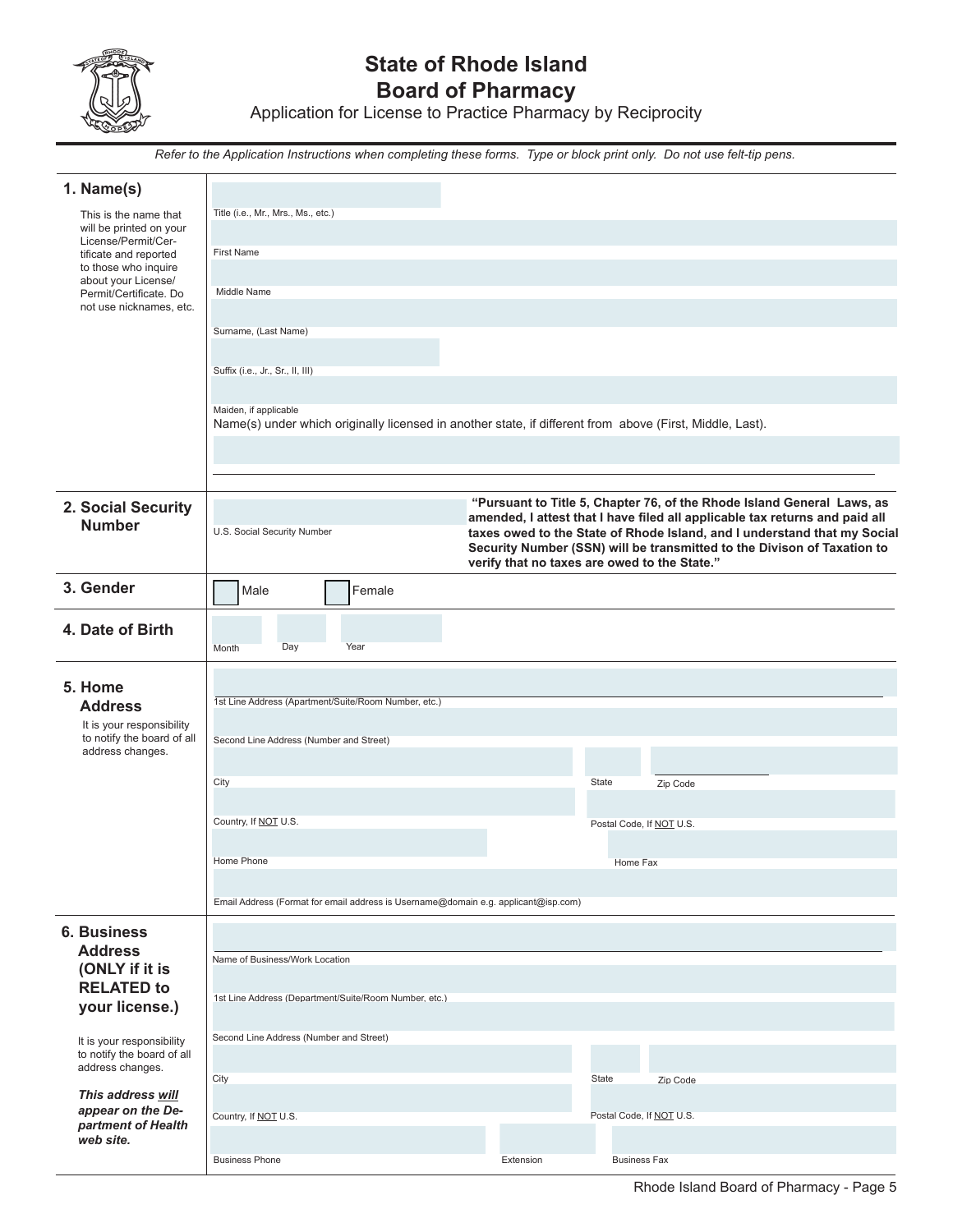| 7. Preferred<br><b>Mailing</b><br><b>Address</b>                                                                                                 | Please use my Home Address as my preferred mailing address<br>Please use my <b>Business Address</b> as my preferred mailing address                                                                                                                                                                                                                  |
|--------------------------------------------------------------------------------------------------------------------------------------------------|------------------------------------------------------------------------------------------------------------------------------------------------------------------------------------------------------------------------------------------------------------------------------------------------------------------------------------------------------|
| Please check ONE                                                                                                                                 |                                                                                                                                                                                                                                                                                                                                                      |
| 8. Qualifying<br><b>Education</b>                                                                                                                | Type of School (College or University)                                                                                                                                                                                                                                                                                                               |
| Please list the name<br>and information about<br>the college or<br>university that you<br>last attended.                                         | Name of School<br>Date Graduated:<br>Month<br>Year<br>Day<br>State                                                                                                                                                                                                                                                                                   |
|                                                                                                                                                  | Degree Received (Bachelor of Arts, Master of Science, Diploma, etc.)                                                                                                                                                                                                                                                                                 |
| 9. Other State<br>Licenses                                                                                                                       | State:                                                                                                                                                                                                                                                                                                                                               |
| List all states in<br>which you are                                                                                                              | Active<br>Active<br>Inactive<br>Inactive                                                                                                                                                                                                                                                                                                             |
| now, or ever have<br>been licensed as a<br>pharmacist or have<br>applied for licensure                                                           | Active<br>Inactive<br>Active<br>Inactive<br>Active<br>Active<br><b>Inactive</b><br>Inactive                                                                                                                                                                                                                                                          |
|                                                                                                                                                  | <b>DOCUMENTATION:</b> You must send an Interstate Verification Form to at least one state listed for an<br>active license above (form on page 8).                                                                                                                                                                                                    |
| 10. Criminal<br><b>Convictions</b><br>Respond to the<br>question at the top<br>of the section, then<br>list any criminal<br>conviction(s) in the | Have you ever been convicted of a violation, plead Nolo Contendere, or<br>Yes<br>No<br>entered a plea bargain to any federal, state or local statute, regulation, or<br>ordinance or are any formal charges pending?<br>Abbreviation of State and Conviction <sup>1</sup> (e.g. CA - Illegal Possession of a Controlled Substance):<br>Month<br>Year |
| space provided.<br>If necessary, you<br>may continue on a                                                                                        |                                                                                                                                                                                                                                                                                                                                                      |
| separate 81/2 x 11<br>sheet of paper.                                                                                                            |                                                                                                                                                                                                                                                                                                                                                      |
| 11. Disciplinary<br><b>Questions</b><br>Check either Yes<br>or No for each                                                                       | Have you ever had any disciplinary action(s) taken, or is any pending,<br>1.<br>against your License to Practice, or are any complaints pending in the State<br>of Rhode Island or any other state?<br>No<br>Yes                                                                                                                                     |
| question.<br>NOTE: If you<br>answer "Yes" to any<br>question, you are                                                                            | 2.<br>Have you ever had a membership in a professional society revoked, sus-<br>pended, or limited in any manner, or have you voluntarily withdrawn while<br>No<br>Yes<br>under investigation?                                                                                                                                                       |
| required to furnish<br>complete details,<br>including date,<br>place, reason and                                                                 | Are there any charges or investigations pending, in any state, against you?<br>3.<br>No<br>Yes                                                                                                                                                                                                                                                       |
| disposition of the<br>matter.                                                                                                                    | No<br>Yes<br>Have you ever failed to pass an examination for licensure as a pharmacist?<br>4.                                                                                                                                                                                                                                                        |
|                                                                                                                                                  | Note: If you answered "yes" to any of these questions you must explain below or, if needed, on a separate sheet of paper.                                                                                                                                                                                                                            |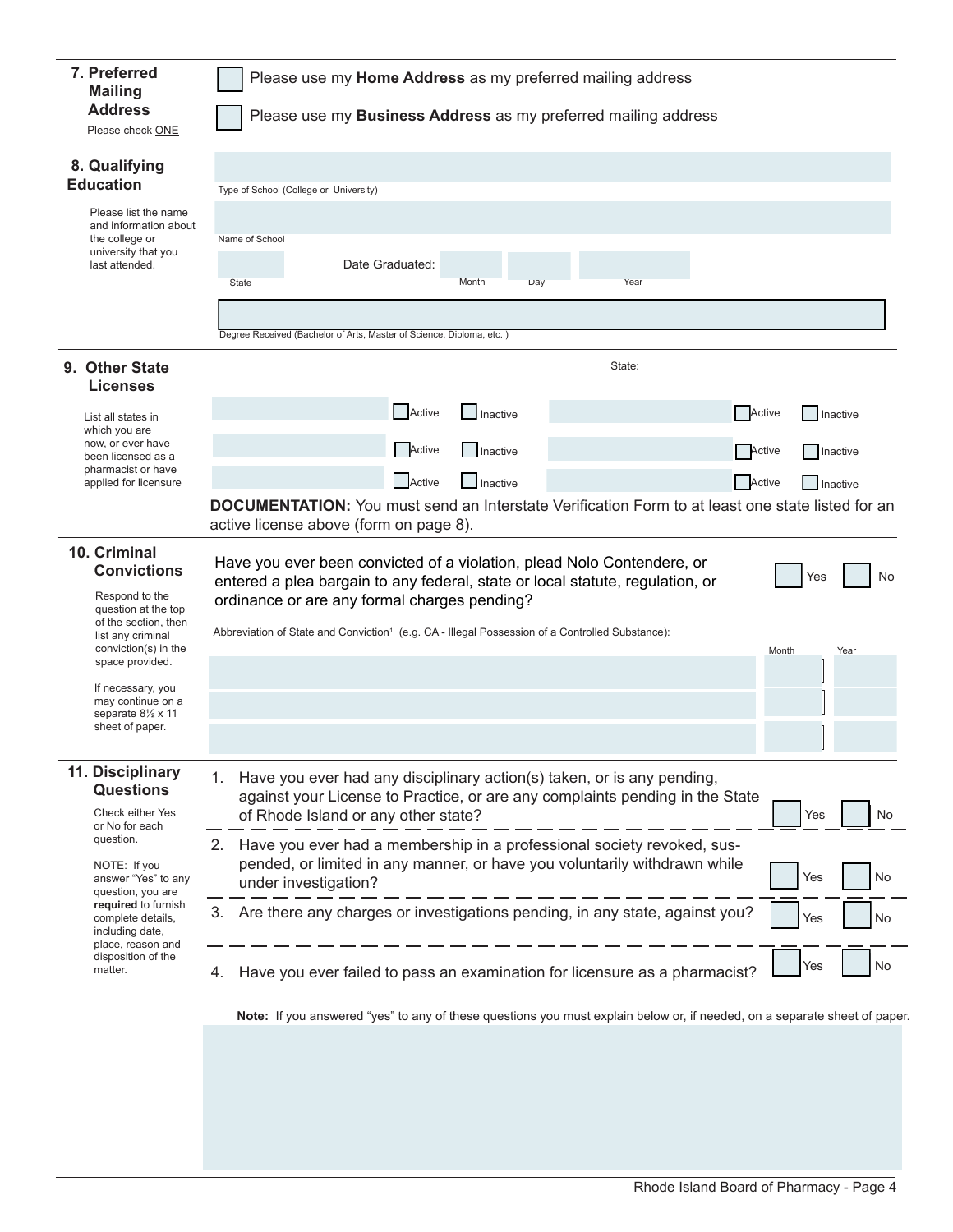#### **12. e-Profile ID**

Please provide the e-Profile ID that is proe-Profile ID

#### **13. Affidavit of Applicant**

Complete this section and sign .

Make sure that you have completed all components accurately and completely.

I, etc. The interval of the state of the state of the state of the state of the person of the person in the person referred to in the foregoing application and supporting documents.

Please visit the NABP webiste at https://nabp.pharmacy in order to get information on how to obtain this ID.

I hereby authorize all hospital(s), institution(s) or organizations(s), my references, personal physicians, employers (past and present) and all governmental agencies and instrumentalities (local, state, federal or foreign) to release to the Rhode Island Board of Pharmacy any information which is material to my application for licensure.

I have read carefully the questions in the foregoing application and have answered them completely, without reservations of any kind, and I declare under penalty of perjury that my answers and all statements made by me herein are true and correct. Should I furnish any false information in this application, I hereby agree that such act shall constitute cause for denial, suspension or revocation of my license to practice as Pharmacy Technician in the State of Rhode Island.

I understand that my records are protected under the Federal and State Regulations governing Mental Health Patient Records and cannot be disclosed without my written consent unless otherwise provided in the law. I understand that my records are protected under the Federal and State Laws and Regulations governing Confidentiality of Alcohol and Drug Abuse Patient Records, 42 CFR Part 2, and cannot be disclosed without my written consent unless otherwise provided in the regulations.

I understand that this is a continuing application and that I have an affirmative duty to inform the Rhode Island Board of Pharmacy of any change in the answers to these questions after this application and this affidavit is signed.

\_\_\_\_\_\_\_\_\_\_\_\_\_\_\_\_\_\_\_\_\_\_\_\_\_\_\_\_\_\_\_\_\_\_\_\_\_ \_\_\_\_\_\_\_\_\_\_\_\_\_\_\_\_\_\_\_\_\_\_\_\_\_\_\_\_\_\_\_\_\_ Signature of Applicant Date of Signature (MM/DD/YY)